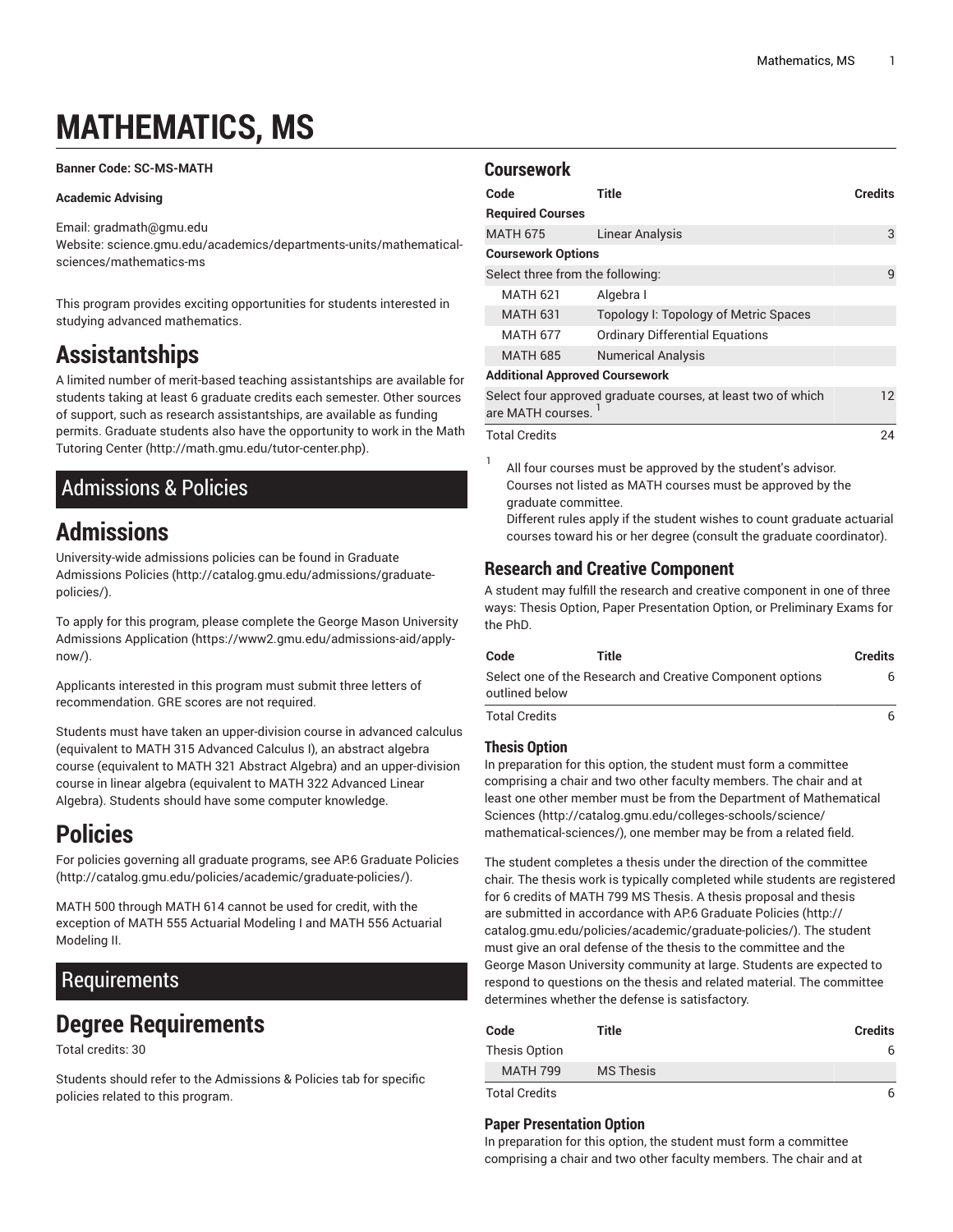least one other member must be from the Department of [Mathematical](http://catalog.gmu.edu/colleges-schools/science/mathematical-sciences/) [Sciences \(http://catalog.gmu.edu/colleges-schools/science/](http://catalog.gmu.edu/colleges-schools/science/mathematical-sciences/) [mathematical-sciences/](http://catalog.gmu.edu/colleges-schools/science/mathematical-sciences/)), one member may be from a related field. The student gives an oral presentation of a paper (or series of papers or book chapter) chosen in consultation with the chair of the committee and approved by the full committee. The chosen material must be distinct from work completed in fulfillment of course requirements. The oral presentation is given to the committee and the Mason community at large. Students are expected to respond to questions on the paper and related material. The committee determines whether the defense is satisfactory.

| Code                                     | Title | <b>Credits</b> |
|------------------------------------------|-------|----------------|
| Select 6 additional credits of electives |       |                |
| <b>Total Credits</b>                     |       |                |

#### <span id="page-1-0"></span>**Preliminary Exams for the PhD**

The research and creative component can also be fulfilled by passing three preliminary written examinations, as required for the [Mathematics,](http://catalog.gmu.edu/colleges-schools/science/mathematical-sciences/mathematics-phd/) [PhD](http://catalog.gmu.edu/colleges-schools/science/mathematical-sciences/mathematics-phd/) ([http://catalog.gmu.edu/colleges-schools/science/mathematical](http://catalog.gmu.edu/colleges-schools/science/mathematical-sciences/mathematics-phd/)[sciences/mathematics-phd/\)](http://catalog.gmu.edu/colleges-schools/science/mathematical-sciences/mathematics-phd/) degree.

## Dual Degree Options

# **Mathematics and Statistical Science Dual-Degree MS**

This program allows students to earn an [MS in Mathematics](#page-0-3) and an [MS](http://catalog.gmu.edu/colleges-schools/engineering/statistics/statistical-science-ms/) [in \(http://catalog.gmu.edu/colleges-schools/engineering/statistics/](http://catalog.gmu.edu/colleges-schools/engineering/statistics/statistical-science-ms/) [statistical-science-ms/](http://catalog.gmu.edu/colleges-schools/engineering/statistics/statistical-science-ms/))[Statistical Science \(http://catalog.gmu.edu/](http://catalog.gmu.edu/colleges-schools/engineering-computing/school-computing/statistics/statistical-science-ms/) [colleges-schools/engineering-computing/school-computing/statistics/](http://catalog.gmu.edu/colleges-schools/engineering-computing/school-computing/statistics/statistical-science-ms/) [statistical-science-ms/](http://catalog.gmu.edu/colleges-schools/engineering-computing/school-computing/statistics/statistical-science-ms/)) by completing 48 credits of coursework in both areas instead of the 60 that would be required if the degrees were sought independently.

### **Admission Requirements**

Applicants must satisfy admission requirements for both the [MS in](#page-0-3) [Mathematics](#page-0-3) and the [MS in Statistical Science](http://catalog.gmu.edu/colleges-schools/engineering-computing/school-computing/statistics/statistical-science-ms/) ([http://catalog.gmu.edu/](http://catalog.gmu.edu/colleges-schools/engineering-computing/school-computing/statistics/statistical-science-ms/) [colleges-schools/engineering-computing/school-computing/statistics/](http://catalog.gmu.edu/colleges-schools/engineering-computing/school-computing/statistics/statistical-science-ms/) [statistical-science-ms/](http://catalog.gmu.edu/colleges-schools/engineering-computing/school-computing/statistics/statistical-science-ms/)) programs. A joint faculty committee from the Department of [Mathematical](http://catalog.gmu.edu/colleges-schools/science/mathematical-sciences/) Sciences [\(http://catalog.gmu.edu/](http://catalog.gmu.edu/colleges-schools/science/mathematical-sciences/) [colleges-schools/science/mathematical-sciences/\)](http://catalog.gmu.edu/colleges-schools/science/mathematical-sciences/) and the [Department](http://catalog.gmu.edu/colleges-schools/engineering-computing/school-computing/statistics/) [of Statistics \(http://catalog.gmu.edu/colleges-schools/engineering](http://catalog.gmu.edu/colleges-schools/engineering-computing/school-computing/statistics/)[computing/school-computing/statistics/](http://catalog.gmu.edu/colleges-schools/engineering-computing/school-computing/statistics/)) make final admission decisions into the dual-degree program.

#### **MS-MATH/STAT Dual-Degree Requirements**

Total credits: 48

| Code            | Title                                  | <b>Credits</b> |
|-----------------|----------------------------------------|----------------|
| <b>MATH 621</b> | Algebra I                              | 3              |
| <b>MATH 675</b> | <b>Linear Analysis</b>                 | 3              |
| <b>MATH 677</b> | <b>Ordinary Differential Equations</b> | 3              |
| or MATH 678     | <b>Partial Differential Equations</b>  |                |
| <b>MATH 685</b> | <b>Numerical Analysis</b>              | 3              |
| <b>STAT 544</b> | <b>Applied Probability</b>             | 3              |
| <b>STAT 554</b> | <b>Applied Statistics I</b>            | 3              |
| <b>STAT 634</b> | Case Studies in Data Analysis          | 3              |
| <b>STAT 652</b> | <b>Statistical Inference</b>           | 3              |

| <b>STAT 654</b>                                                                     | <b>Applied Statistics II</b>                                                                                | 3               |
|-------------------------------------------------------------------------------------|-------------------------------------------------------------------------------------------------------------|-----------------|
| <b>Total Credits</b>                                                                |                                                                                                             | 27              |
| <b>Electives</b>                                                                    |                                                                                                             |                 |
| Code                                                                                | Title                                                                                                       | <b>Credits</b>  |
|                                                                                     | Select 12 elective credits in MATH courses numbered 615 or<br>higher (http://catalog.gmu.edu/courses/math/) | 12 <sup>°</sup> |
| Select any STAT courses numbered 540-775 (http://<br>catalog.gmu.edu/courses/stat/) |                                                                                                             | q               |
| <b>Total Credits</b>                                                                |                                                                                                             | 21              |

1 Excluding MATH 653 Construction and Evaluation of Actuarial Models I, MATH 654 Construction and Evaluation of Actuarial Models II, MATH 655 Pension Valuation, and MATH 799 MS Thesis

#### **Notes:**

- Students in either the [BS/Accelerated MS in Mathematics](#page-1-1) program or the [BS\(selected\)/Accelerated MS in Statistical Science](http://catalog.gmu.edu/colleges-schools/engineering-computing/school-computing/statistics/statistical-science-ms/#acceleratedmasterstext) [\(http://catalog.gmu.edu/colleges-schools/engineering](http://catalog.gmu.edu/colleges-schools/engineering-computing/school-computing/statistics/statistical-science-ms/#acceleratedmasterstext)[computing/school-computing/statistics/statistical-science-ms/](http://catalog.gmu.edu/colleges-schools/engineering-computing/school-computing/statistics/statistical-science-ms/#acceleratedmasterstext) [#acceleratedmasterstext\)](http://catalog.gmu.edu/colleges-schools/engineering-computing/school-computing/statistics/statistical-science-ms/#acceleratedmasterstext) program cannot get a reduction of 6 credits toward this dual degree. Students who want to proceed to a PhD degree will only be able to waive the number of credits specified in the associated PhD degree requirements, even though they will have 48 credits at the MS level.
- If a student decides not to complete the required 48 credits, a single MS degree will not be granted unless the student fulfills the requirements for either the [MS in Mathematics](#page-0-3) or the [MS in](http://catalog.gmu.edu/colleges-schools/engineering-computing/school-computing/statistics/statistical-science-ms/) [Statistical Science](http://catalog.gmu.edu/colleges-schools/engineering-computing/school-computing/statistics/statistical-science-ms/) ([http://catalog.gmu.edu/colleges-schools/](http://catalog.gmu.edu/colleges-schools/engineering-computing/school-computing/statistics/statistical-science-ms/) [engineering-computing/school-computing/statistics/statistical](http://catalog.gmu.edu/colleges-schools/engineering-computing/school-computing/statistics/statistical-science-ms/)[science-ms/\)](http://catalog.gmu.edu/colleges-schools/engineering-computing/school-computing/statistics/statistical-science-ms/).
- Once a student receives one of the MS degrees from either department, the student will no longer be eligible for the reduction in credit (i.e., will need to complete 30 credits) if the student later decides to earn the other MS degree.

## <span id="page-1-1"></span>Accelerated Master's

# **Mathematics, BA or BS/Mathematics, Accelerated MS**

### **Overview**

This bachelor's/accelerated master's degree program allows academically strong undergraduates with a commitment to advance their education to obtain the [Mathematics, BA](http://catalog.gmu.edu/colleges-schools/science/mathematical-sciences/mathematics-ba/) [\(http://catalog.gmu.edu/](http://catalog.gmu.edu/colleges-schools/science/mathematical-sciences/mathematics-ba/) [colleges-schools/science/mathematical-sciences/mathematics](http://catalog.gmu.edu/colleges-schools/science/mathematical-sciences/mathematics-ba/)[ba/\)](http://catalog.gmu.edu/colleges-schools/science/mathematical-sciences/mathematics-ba/) or [Mathematics, BS \(http://catalog.gmu.edu/colleges-schools/](http://catalog.gmu.edu/colleges-schools/science/mathematical-sciences/mathematics-bs/) [science/mathematical-sciences/mathematics-bs/](http://catalog.gmu.edu/colleges-schools/science/mathematical-sciences/mathematics-bs/)) and the [Mathematics,](#page-0-3) [MS](#page-0-3) degrees within an accelerated timeframe. Upon completion of this 138 credit accelerated program, students will be exceptionally well prepared for entry into their careers or into a doctoral program in the field or in a related discipline.

Students are eligible to apply for this accelerated program once they have earned at least 60 undergraduate credits and can enroll in up to 18 credits of graduate coursework after successfully completing 75 undergraduate credits. This flexibility makes it possible for students to complete a bachelor's and a master's in five years.